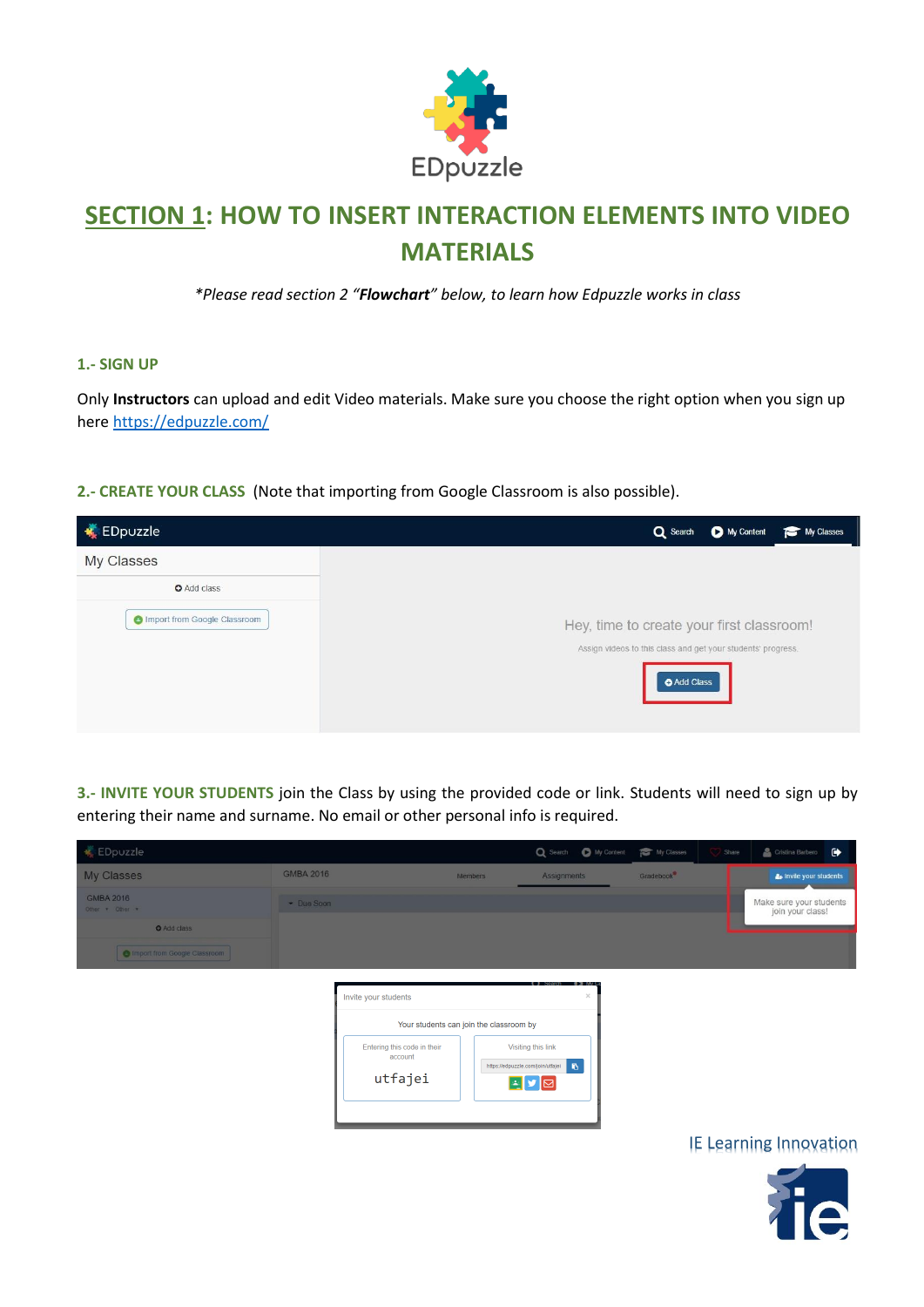Check the list of enrolled students by clicking on "**Members**"

| EDpuzzle                                            |                            |                 |                | My Content<br>Q Search              | My Classes                          |  |
|-----------------------------------------------------|----------------------------|-----------------|----------------|-------------------------------------|-------------------------------------|--|
| My Classes                                          | <b>GMBA 2016</b>           |                 | <b>Members</b> | Assignments                         | Gradebook                           |  |
| <b>GMBA 2016</b><br>Other $\forall$ Other $\forall$ | <b>NAME</b>                | <b>USERNAME</b> |                |                                     |                                     |  |
| <b>O</b> Add class                                  | martaoliva<br>Oliva, Marta |                 |                |                                     | Edit Name   Reset Password   Remove |  |
| <b>Compact from Google Classroom</b>                | Wan Kenobi, Obi            | obiwankenobi    |                | Edit Name   Reset Password   Remove |                                     |  |

#### **4.- UPLOAD A VIDEO**

Click on "**My Content**". Here you can *"Upload video"* from an external source. You can also choose a video from the EdPuzzle database by clicking on "**New video**". Sources like Khan Academy, Youtube, TED Talks, etc, are available.



#### **5.- INSERT INTERACTION ELEMENTS**

Once you have your video, a toolbar with the 4 available actions will automatically appear:



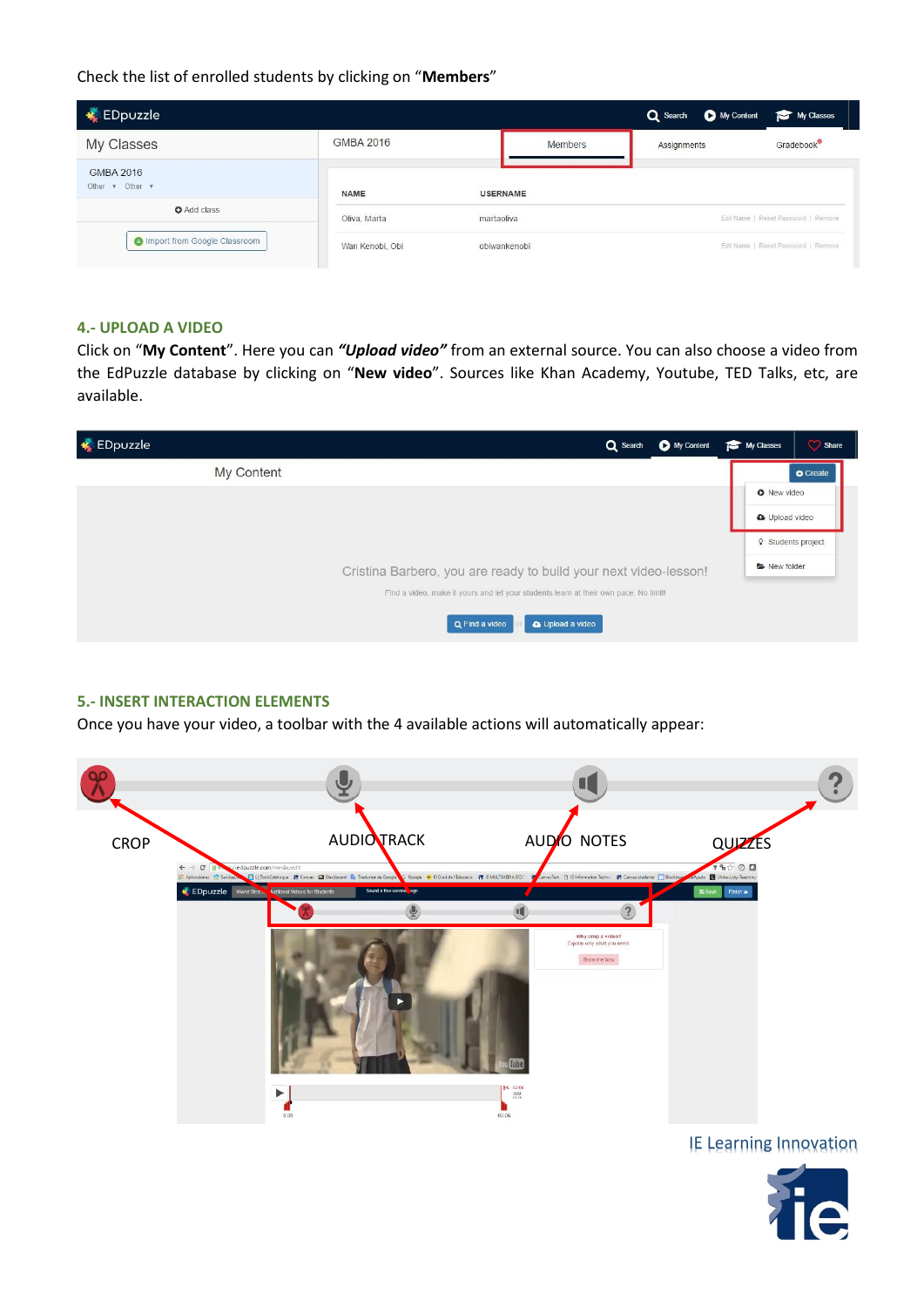Use **CROP** to "cut" the video into pieces by dragging the two red axis in the progress bar.

Use **AUDIO TRACK** to explain the video with your own teaching approach and in your language. Note that you have to record the audio of the whole video to be able to save it.

Use **AUDIO NOTES** to insert an introductory comment, a conclusion, a remark… you name it.

Use **QUIZZES** to insert formative assessment anytime during the video and check your students' understanding. Know if your video is effective with your students and if they are watching it.



**\*Video Tutorials** on each of these features can be found by clicking on "**Show me how**":

#### **6.- ASSIGN THE VIDEO TO A CLASS**

Once you have saved the video with Interaction elements, you will click on "**finish**" and will need to assign it to a Class. You can also make it public by sharing with anyone.

In this screen you have to decide whether you want your students to be able to skip the video or not, by ticking the "**Prevent skipping**" box.

Also choose a Due date if you wish.

| eu a rew securius<br>Assign to a class<br>Оľ                            | Share with anyone                           |              |
|-------------------------------------------------------------------------|---------------------------------------------|--------------|
| Track your students' answers, who viewed your video and how many times! |                                             |              |
| Who is going to do it                                                   |                                             |              |
| <b>O</b> Add class                                                      | <b>GMBA 2016</b><br>$\overline{\mathbf{v}}$ | $\mathbf{A}$ |
| Superpowers<br><b>Prevent skipping</b><br>Ø                             |                                             | A            |
| Due date                                                                |                                             |              |
| Later                                                                   |                                             | Send         |

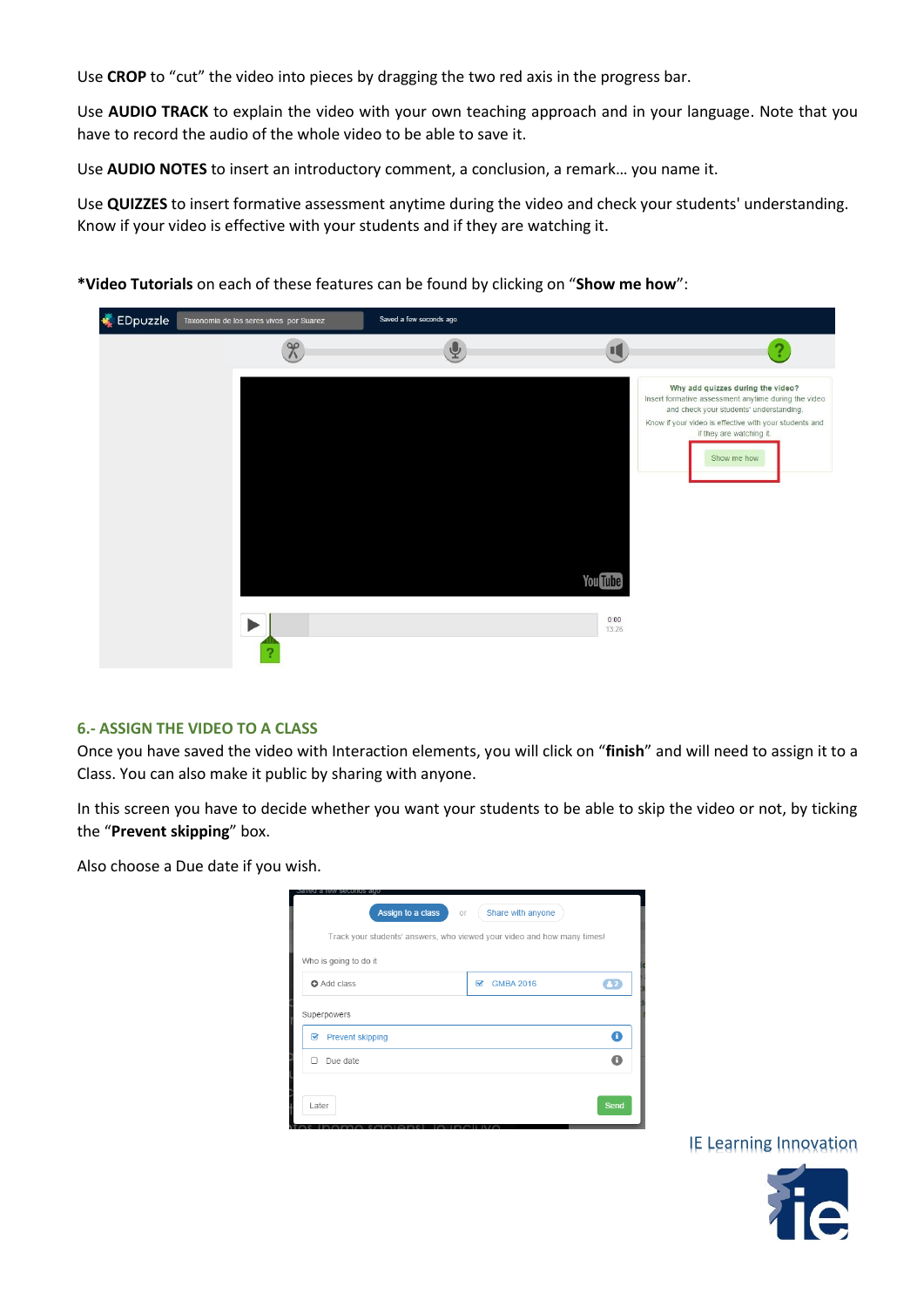The video will be automatically added to your class and will appear on the Dashboard of every student who has joined that class. They only need to click on "**start**" to watch the video. Interaction elements will automatically appear.

#### **7.- ANALYTICS**

Your Dashboard will show the Progress as well as the % of students in your class who have already watched the video:

| <b>EDpuzzle</b>                                             |                  |                                                                                         | Q Search C My Content The My Classes |           | Share     | Cristina Barbero<br>$\bullet$       |
|-------------------------------------------------------------|------------------|-----------------------------------------------------------------------------------------|--------------------------------------|-----------|-----------|-------------------------------------|
| My Classes                                                  | <b>GMBA 2016</b> | Members                                                                                 | Assignments                          | Gradebook |           | 4+ Invite more students             |
| GMBA 2016<br>Other <b>v</b> Other <b>v</b>                  | • Due Soon       |                                                                                         | Due                                  |           | Completed |                                     |
| <b>O</b> Add class<br><b>C</b> Import from Google Classroom | Assignment       | Taxonomia de los seres vivos por Suarez<br>Watch as a student   Allow Skipping   Delete | ö<br>Add                             |           | 50%       | <b>ILL</b> Progress<br>$\leq$ Share |

If you click on "**Progress**", you will access detailed analytics and sort them by "**students**" or by "**questions**". Both reports can be downloaded in a CSV file, easily importable to Excel.

Sorting by "**Students**", you will access the list of attendees in your class and information on who and when has watched the video, and the correspondent Grades.

| $\bigstar$ EDpuzzle |                                                                                        |                                                             |                           | Q Search                               | My Content | My Classes                                  | Share                         |
|---------------------|----------------------------------------------------------------------------------------|-------------------------------------------------------------|---------------------------|----------------------------------------|------------|---------------------------------------------|-------------------------------|
|                     | Taxonomia de los seres vivos por Suarez<br><b>Back</b>                                 |                                                             |                           |                                        |            | In Classroom                                | <b>Homework</b>               |
|                     | Questions<br><b>Students</b><br><b>STUDENT NAME</b><br>Oliva, Marta<br>Wan Kenobi, Obi | <b>WATCHED</b><br>$\boldsymbol{\mathsf{x}}$<br>$\checkmark$ | GRADE -<br>0/100<br>0/100 | <b>LAST SEEN</b><br>٠<br>3 minutes ago |            | <b>TURNED IN</b><br>$\sim$<br>4 minutes ago | 上 Export<br><b>RESET</b><br>c |

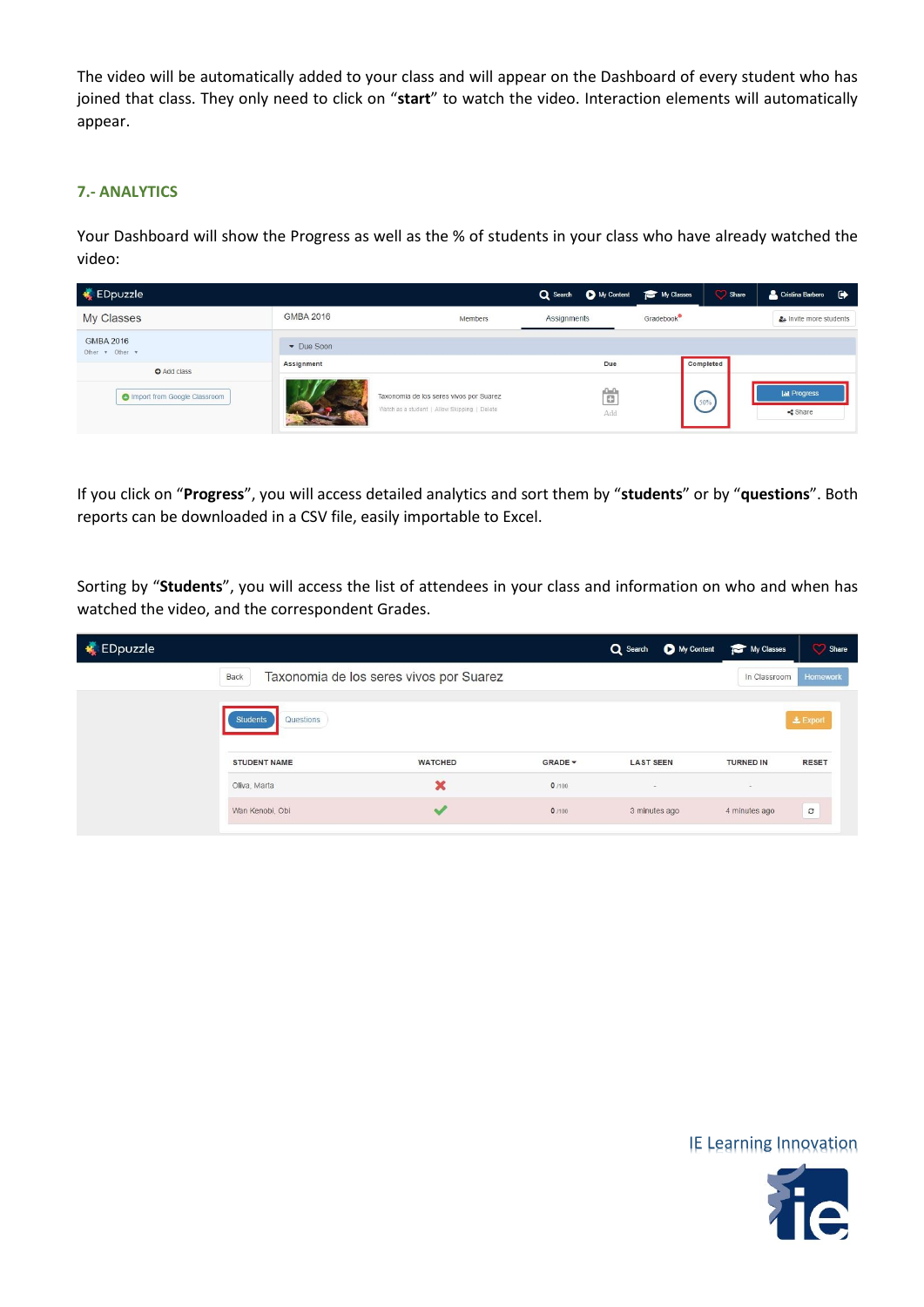If you click on the name of a student who has watched the video, the following information will appear:

| <b>EDpuzzle</b> |                                                                                                                                                                                   | Q Search      | My Content         | Share<br>My Classes           |
|-----------------|-----------------------------------------------------------------------------------------------------------------------------------------------------------------------------------|---------------|--------------------|-------------------------------|
|                 | Wan Kenobi, Obi - Progress<br>Back                                                                                                                                                |               | < Previous Student | Next Student ><br>2/2         |
|                 | Video Views                                                                                                                                                                       |               |                    | (Jul 13 at 5:25 PM) Turned in |
|                 | Number of times a student watched a video portion                                                                                                                                 | Video Watched | Correct responses  | Grade                         |
|                 | x3<br>$\times 0$<br>x1<br>x2.<br>$2 \times 4$                                                                                                                                     | 100.          |                    |                               |
|                 | $\mathbf{x}$<br>$x1$ $x1$ $x1$<br>x2<br>x1<br>x1<br>x1<br>x4<br>0:06<br>0:40<br>0:47<br>0:00<br>0:20<br>0:27<br>0:33<br>0:54<br>1:00<br>1:07<br>0:13<br>Video progress bar (time) |               |                    | submitted responses: 1/1      |
|                 | Quiz #1 at 0:07                                                                                                                                                                   |               |                    |                               |
|                 | Question #1 Who was the creator of the first classification of living<br><b>☑</b> Galileo Galilei<br>things?<br>O Platón<br>$\rightarrow$ $\Box$ Aristóteles                      |               |                    | $\Omega$<br>0 comments        |

- In Red: The number of times the student watched a certain portion of the video.
- In Green: If he watched the entire video or only a portion, how many correct answers he provided, and based on this, you can also see his Grade.
- In Blue: The question itself and the answer provided by the student. You can leave a comment that the student will see in his dashboard.

If you sort by "**Questions**" you will see how many students answered correctly to a certain question, very useful for understanding when a certain topic has not been understood by the majority of the class and needs clarification.

| EDpuzzle<br>阈 |                                                                                                                                                     | Q Search |
|---------------|-----------------------------------------------------------------------------------------------------------------------------------------------------|----------|
|               | Taxonomia de los seres vivos por Suarez<br>Back                                                                                                     |          |
|               | Students<br>Questions<br>Who was the creator of the first classification of living things?<br>Multiple choice at 0:07<br>successful students: $0/2$ |          |